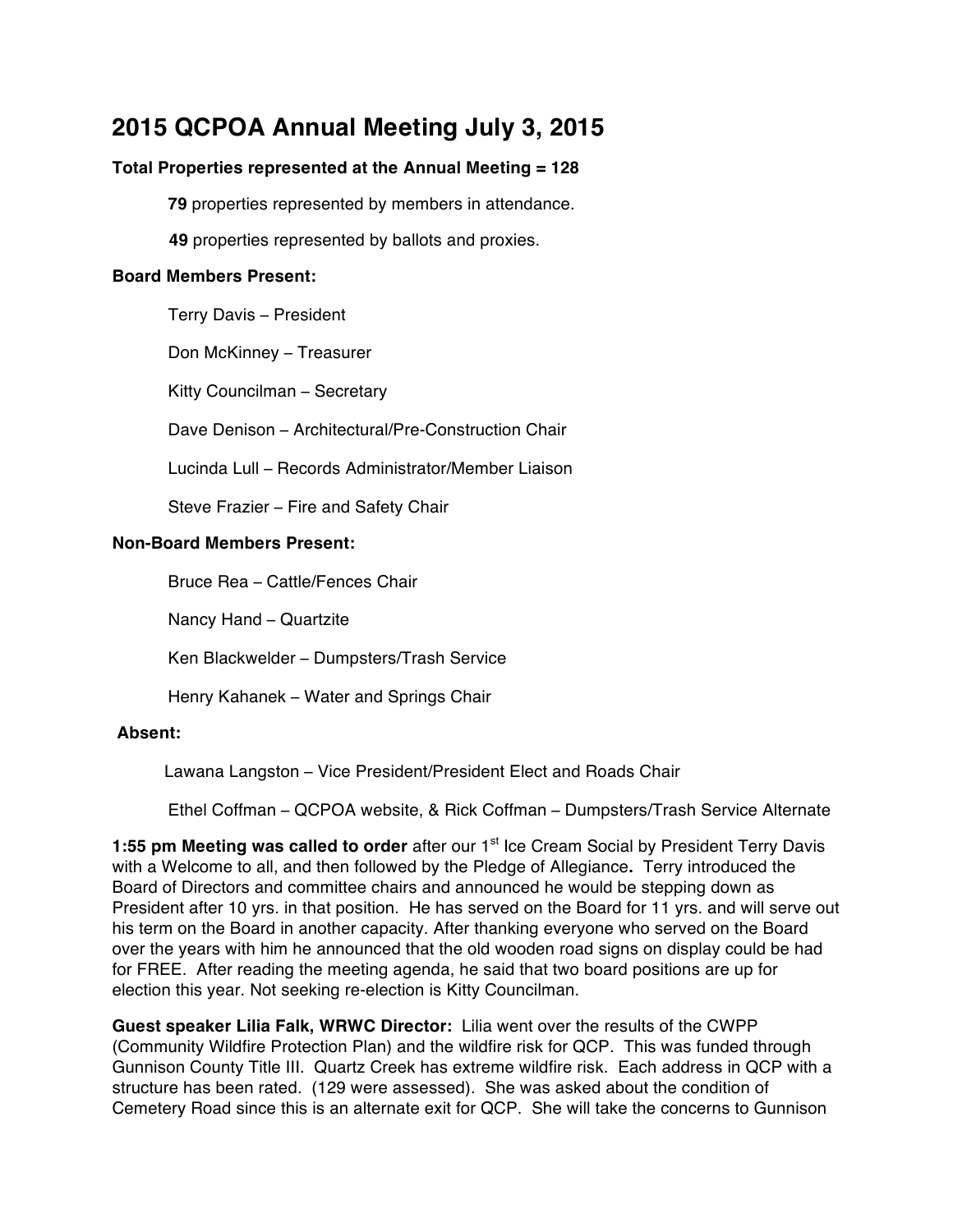County since it is a county road. Lilia also went over the mapping of the area and discussed the WRWC (West Region Wildfire Council) 2015 Grant Program. Up to 75% cost-share can be received for defensible space, landscape-scale fuel reduction, demonstration sites, and community chipping projects. The Forest Service will be in the area Monday for home site visits – signup sheet was passed around.

**Guest speaker Sam Pankratz, Co State Forest Service:** Sam spoke on Forest Health & the Gunnison Basin. The 2014 Report on Forest Health is located on the Colorado State Forest Service website. He discussed the Spruce Beetle activity in Colorado and current locations. Handouts were provided with information on this and other subjects. There is also a potential 50-50 grant available for chipping. Residents will pile along the road and Lawana will do the chipping. More information will be coming concerning this project.

## **Vote to approve 2014 Annual Meeting minutes: Motion made by Bruce Councilman to accept minutes. Motion seconded by Mitch Cheek. Motion passed with no opposition.**

Terry gave report on the sinkhole on Chicago Park Road. A State grant obtained by Lawana paid for the cost of filling the hole. QCPOA paid for the \$4000 cost of re-routing the road. Lawana has the contact information for the State representative in Gunnison if you have a sinkhole or open mine shaft.

**Fire Safety Report** – **Steve:** Please support your local Fire Departments. (At this time the hat was passed and \$688 was collected for donation to the Pitkin and Ohio City Fire Departments.) Be aware of the roads that will get you out the quickest if there is a fire! Terry added that 121 acres of wildfire mitigation has been completed. There is free firewood on Fossil View and Charlies Challenge. Reminder – **20 mph in QCP!!**

**Roads Report- Terry:** Work is in progress on Lower Chicago Park Rd – it was scheduled to be done by the end of May but has been delayed by weather. Should be finished soon. Work on Charlies should start next spring or possibly this fall.

Discussion on postponing future road work until late summer/early fall due to spring rains/snowmelt. Discussion about improving Cemetery Rd. Jim Hildebrand volunteered to contact Gunnison County to see what can be done. Discussion/comments about FV/stumps/debris removal. Mrs. Robique thanked Terry and praised the work that has been done on the roads and the improvements made over the years.

**Water and Springs Report – Henry:** Any notices from the Colorado Department of Public Health & Environment – Water Quality Control Division (CDPHE-WQCD), Boil Advisories, and/or water test results will be posted at the entrance and at each Loading Station. There are 5 developed springs – 3 are functional (Gilmore, CP3 & Armstrong). Currently Pitkin View Spring (which supplies spring water to Pitkin View and No Name Loading Stations) and Western Star Spring are not functional and are closed. The City of Gunnison Water Lab does the water quality testing. CP3 has tested negative for Total Coliform and E. Coli bacteria. The holding tank at CP3 Spring was replaced last year and the holding tank at Pitkin View Spring will be replaced this year. The holding tank removed from CP3 last year and the holding tank to be removed from Pitkin View this year will be installed at strategic locations within the properties for fire department use as are all the spring holding tanks presently located within the properties.